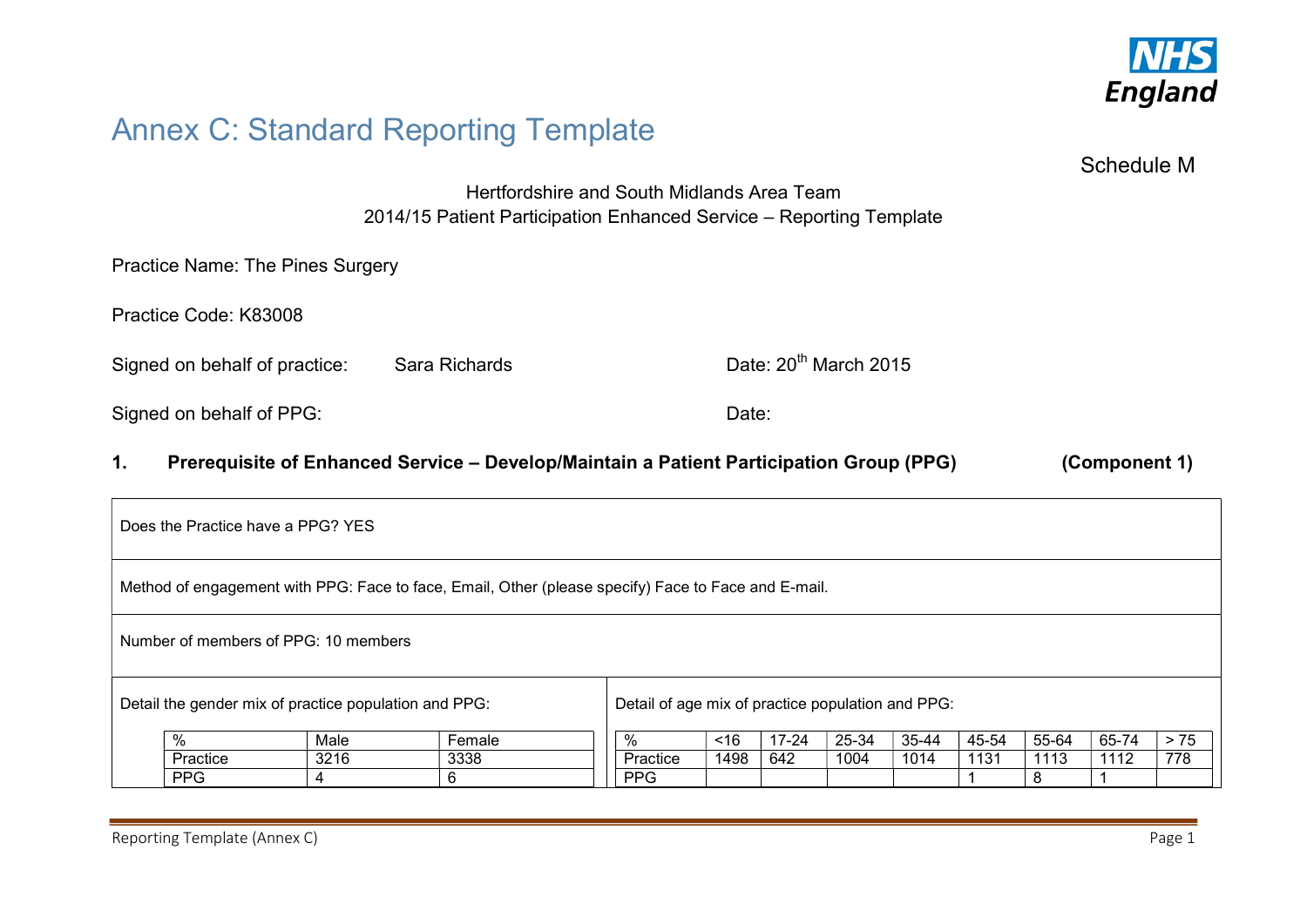

Detail the ethnic background of your practice population and PPG:

|            | White          |       |                             |                | Mixed/ multiple ethnic groups |                         |                 |                |  |
|------------|----------------|-------|-----------------------------|----------------|-------------------------------|-------------------------|-----------------|----------------|--|
|            | <b>British</b> | Irish | Gypsy or Irish<br>traveller | Other<br>white | White &black<br>Caribbean     | White &black<br>African | White<br>&Asian | Other<br>mixed |  |
| Practice   |                |       |                             |                |                               |                         |                 |                |  |
| <b>PPG</b> | 10             |       |                             |                |                               |                         |                 |                |  |

|            | Asian/Asian British |           |             |         |                | Black/African/Caribbean/Black British |           |                       | Other |              |
|------------|---------------------|-----------|-------------|---------|----------------|---------------------------------------|-----------|-----------------------|-------|--------------|
|            | Indian              | Pakistani | Bangladeshi | Chinese | Other<br>Asian | African                               | Caribbean | Other<br><b>Black</b> | Arab  | Anv<br>other |
| Practice   |                     |           |             |         |                |                                       |           |                       |       |              |
| <b>PPG</b> |                     |           |             |         |                |                                       |           |                       |       |              |

Describe steps taken to ensure that the PPG is representative of the practice population in terms of gender, age and ethnic background and other members of the practice population:

The Pines Surgery tries to ensure we have a cross section of our demographics represented at our PPG, we put information on our website, we also put posters in our waiting area, advertise full details of our meetings within our newsletter. We advertise information near our Health Visitor and Midwife rooms. We put messages on all repeat prescriptions and we have introduced a Twitter account to advertise meetings and to invite new members. Practice staff also informs patients of upcoming meetings and we have also sent letters to patients inviting them to come along to one of our PPG meetings.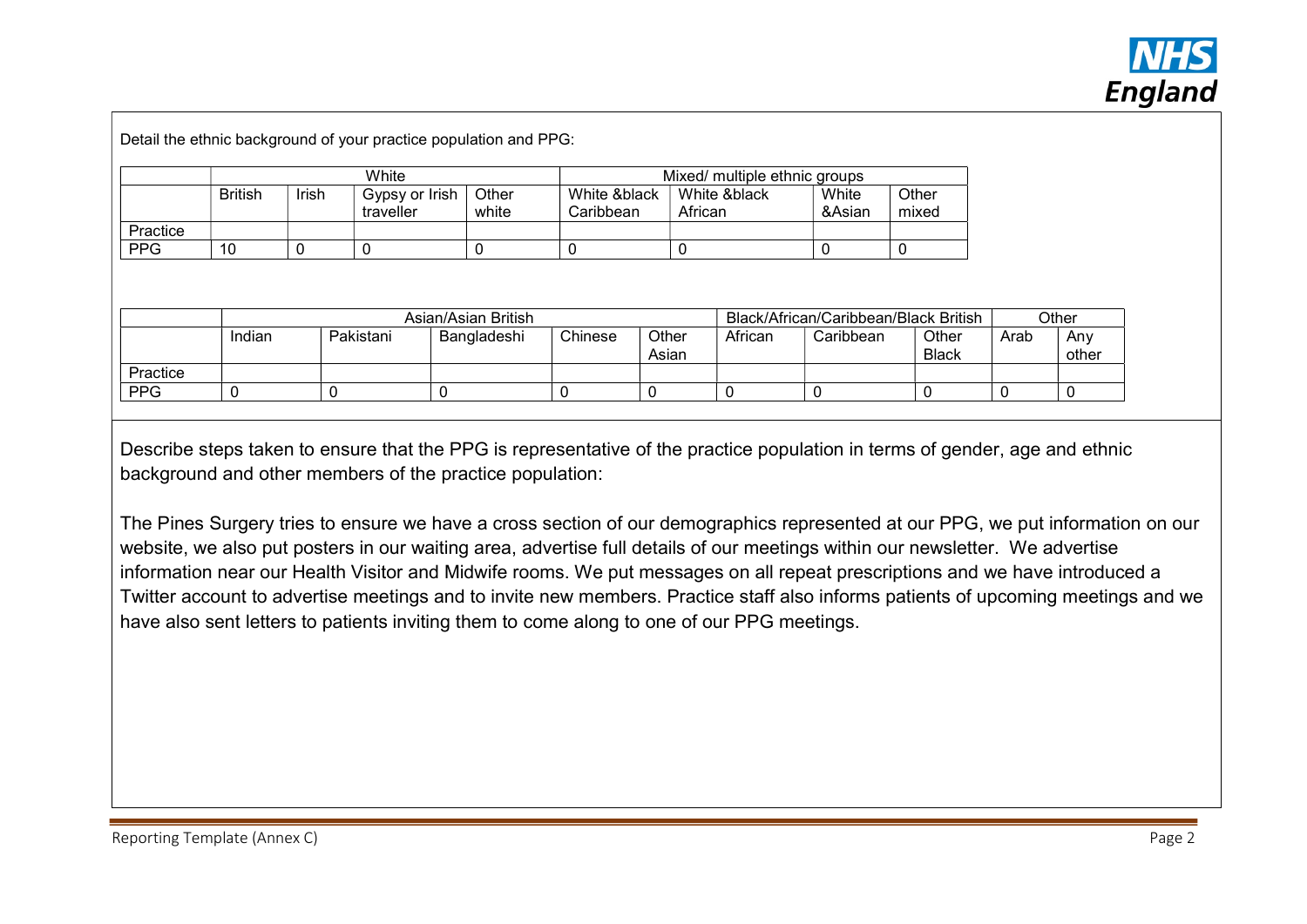Are there any specific characteristics of your practice population which means that other groups should be included in the PPG? e.g. a large student population, significant number of jobseekers, large numbers of nursing homes, or a LGBT community? YES

If you have answered yes, please outline measures taken to include those specific groups and whether those measures were successful:

We do have a large elderly population at The Pines Surgery and a large Nursing home population. We have always invited all patients to our PPG meetings via messages on all prescriptions and advertising within the practice. We have also ensured our newsletter is given out to as many patients as possible. We will ensure all Nursing homes have copies of our Newsletter and have the opportunity to attend our meetings.

#### 2. Review of patient feedback (Component 2 – 30% of payment)

Outline the sources of feedback that were reviewed during the year:

The key feedback from our patients and our Improving Practice Questionnaire has been Telephone Access, Appointment Satisfaction, able to see a practitioner within 48 hours, able to see a practitioner of choice, speak to a practitioner on the telephone and waiting time.

How frequently were these reviewed with the PRG?

We have meetings with our PPG members every quarter and these key areas have been on the agenda at each meeting. We have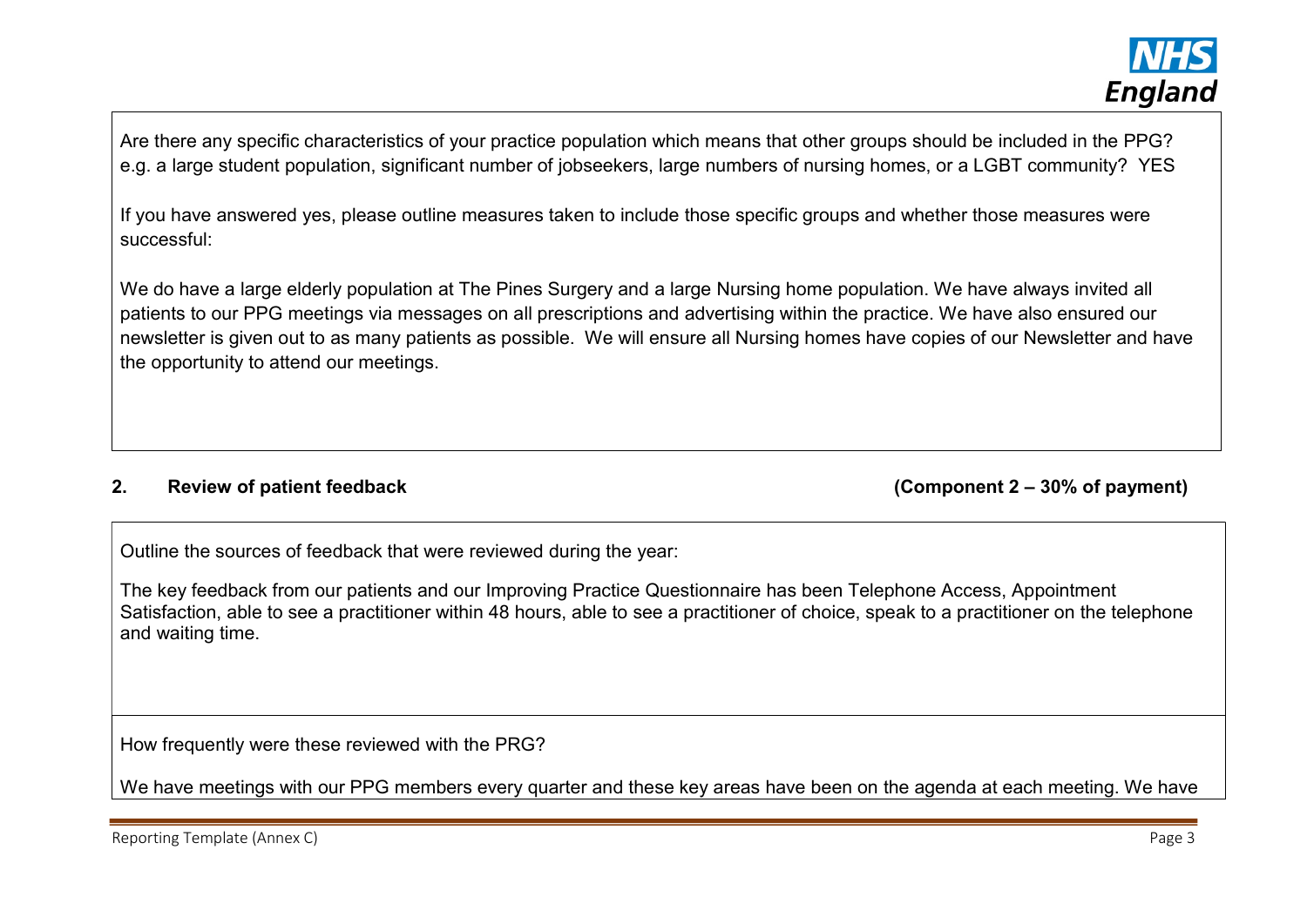

discussed areas in which we can try to improve, we have discussed possible improvements and how we can develop ideas. We value our PPG member's feedback and working with them we have come up with some key points to try to help improve the service we currently offer.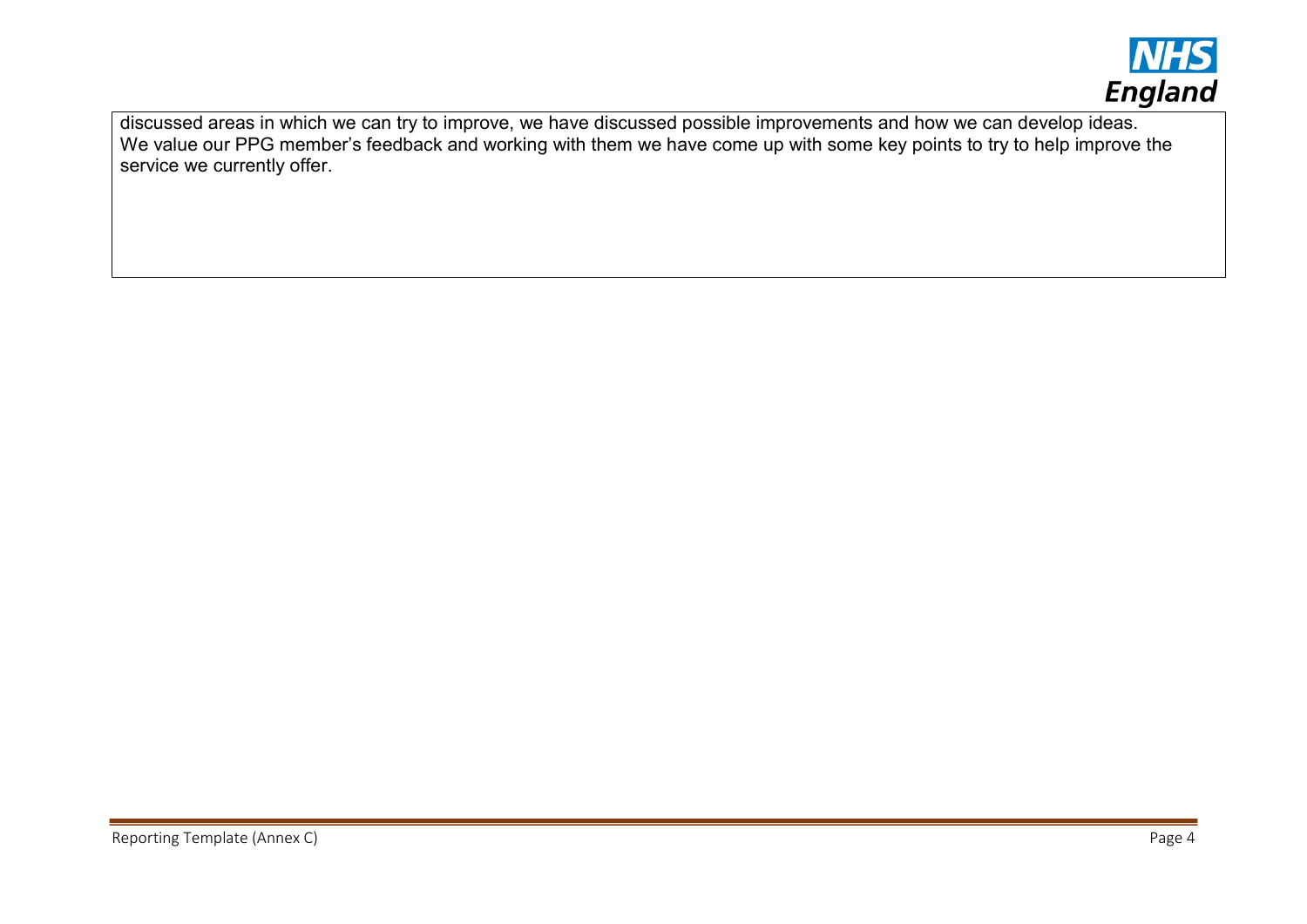

### 3. Action plan priority areas and implementation (Component 3 – 30% of payment)

#### Priority area 1

Description of priority area:

The Pines Surgery will endeavour to ensure that our PPG members are a cross section of our practice population.

What actions were taken to address the priority?

The Pines Surgery tries to ensure we have a cross section of demographics represented at our PPG, we put information on our website, we also put posters in our waiting area, advertise full details of our meetings within our newsletter. We advertise information near our Health Visitor and Midwife rooms. We put messages on all repeat prescriptions and we have introduced a Twitter account to advertise meetings and to invite new members. Word of mouth of upcoming meetings and we send letters to patients inviting them to come along to our PPG meetings.

Result of actions and impact on patients and carers (including how publicised):

We are impressed with the commitment of our current PPG members but realise we still need to work on having representation from a cross section of our practice population. We will continue to write to patients asking them if they wish to join the PPG we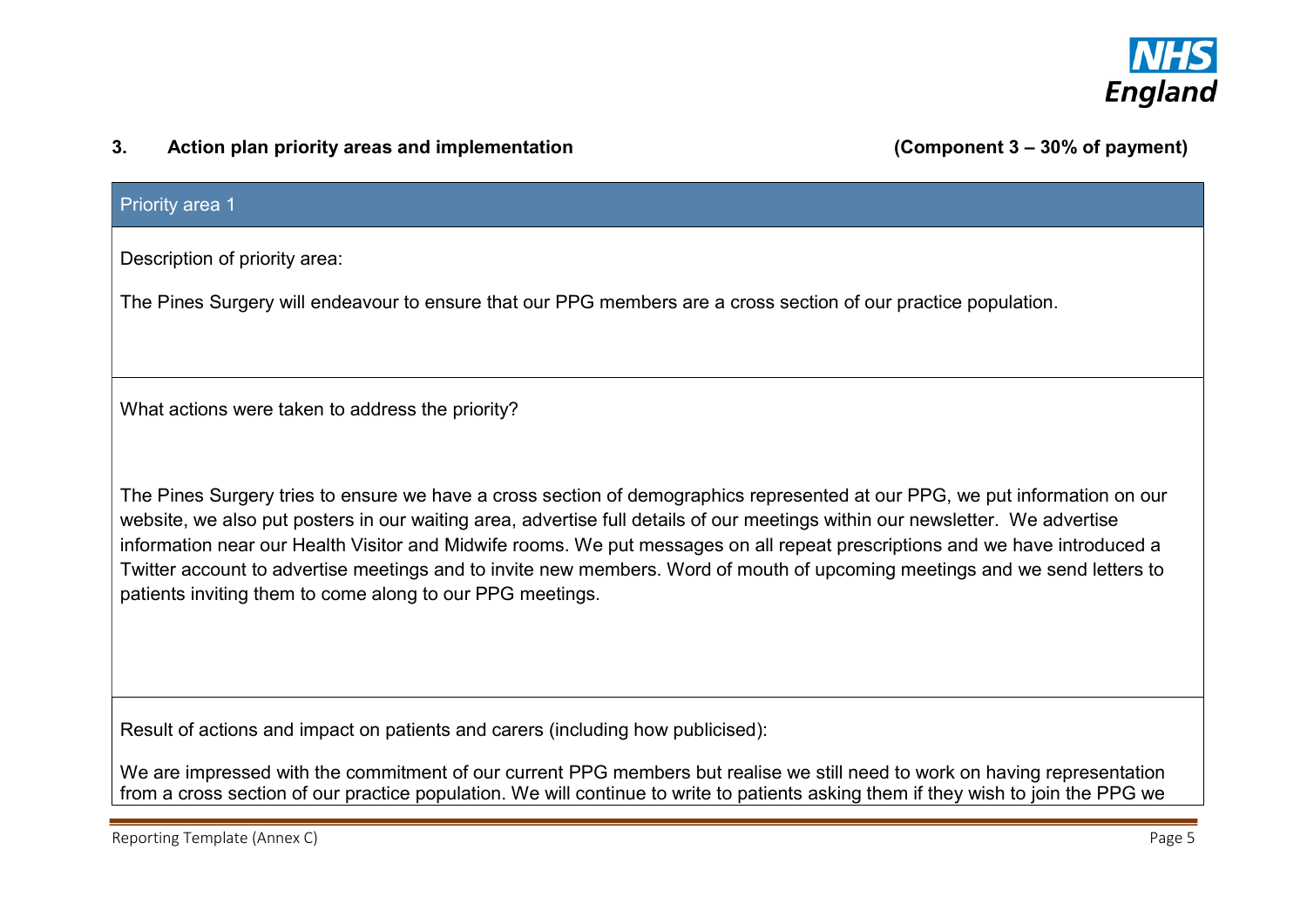

will also look at putting posters in and around our local community areas.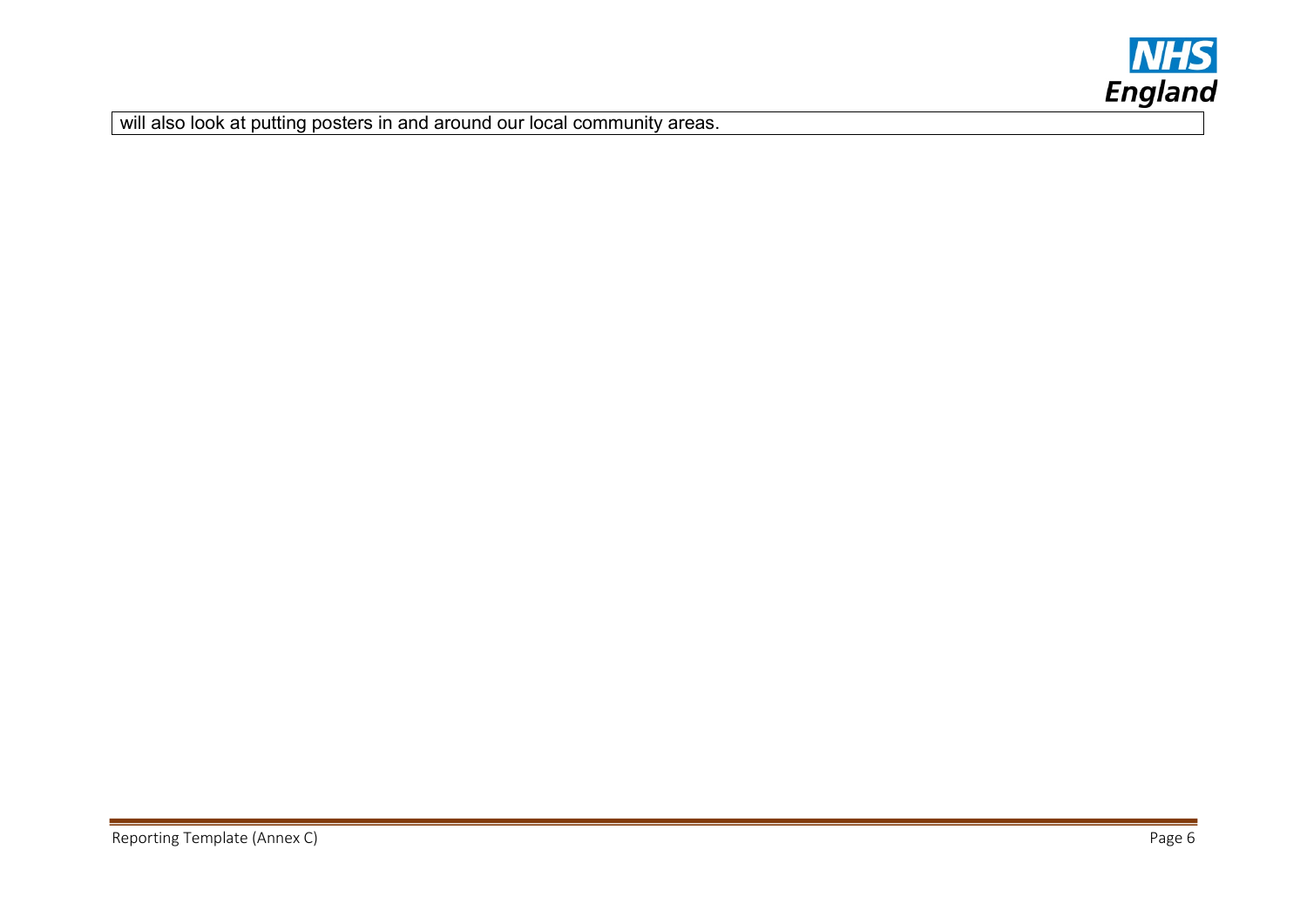

#### Priority area 2

Description of priority area:

The key feedback from our patients and our Improving Practice Questionnaire and our Friends and Family Test results has been Telephone Access, Appointment Satisfaction, able to see a practitioner within 48 hours, able to see a practitioner of choice, speak to a practitioner on the telephone and waiting time.

What actions were taken to address the priority?

#### Telephone access

This has been an area of discussion for the past year – with our PPG Members, myself, the Deputy Manager and Dr Bowater we discussed the difficulties we face with trying to educate our patients on the services we provide and when and how to access appropriate services.. We now have two Minor illness Nurses and one Minor Illness Nurse has just completed her Nurse Prescribing Course. As a practice we feel that this will help with the demand on general practice – our PPG members agree this would help with the demand.

Trial with Telephone Triage would also help with telephone access.

Practice Manager in discussions with BT to see if we can implement a call waiting system to inform patients that their call is in a queue and not left feeling no one is answering their call.

We are also looking at introducing further lines – and this is still in progress – awaiting BT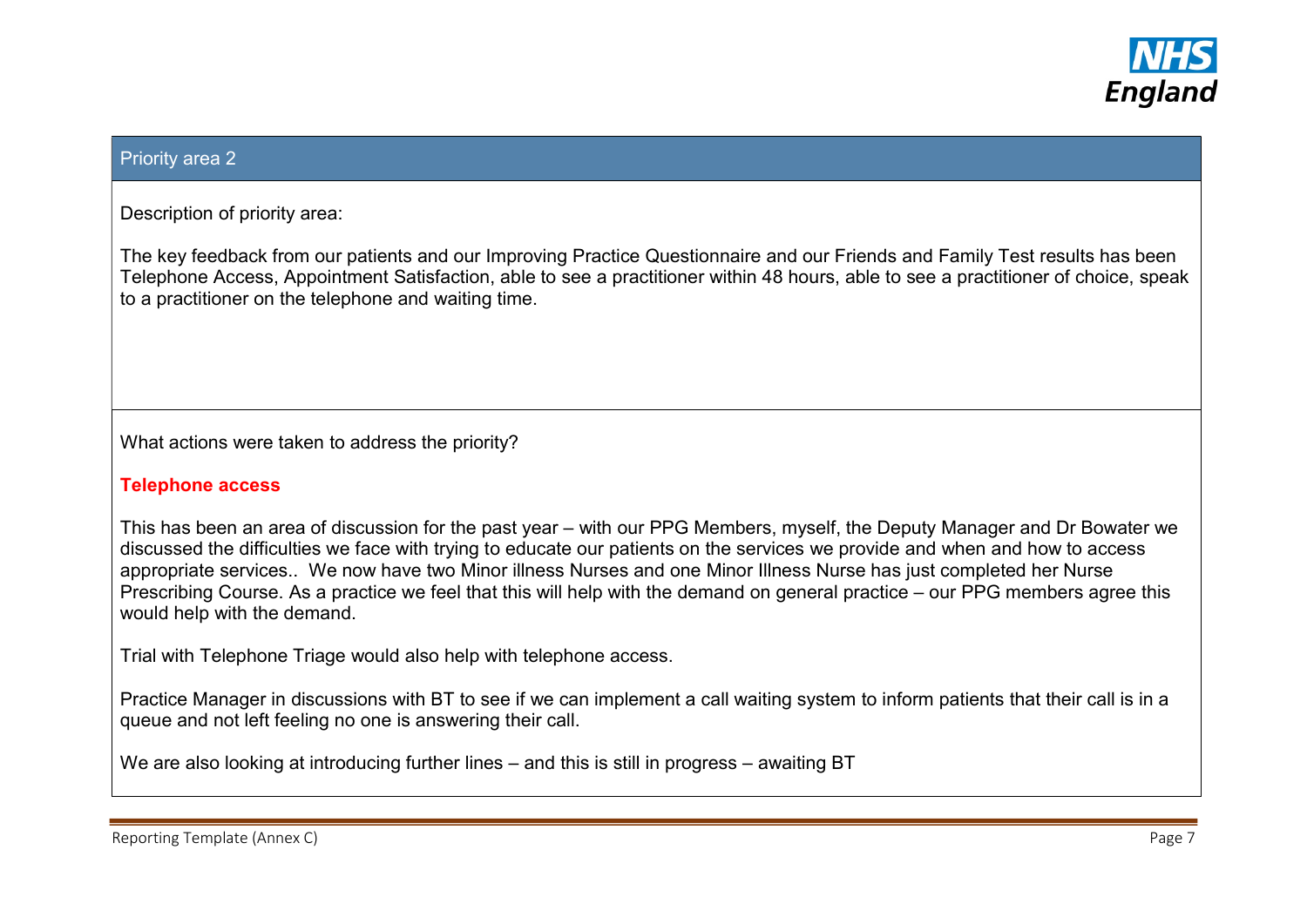

# Appointment Satisfaction

Discussions were had about appointment satisfaction and being able to see a practitioner of choice, we discussed the implementation of booking on line. PPG members feel this would be of great benefit to the practice.

Dr Bowater discussed the trial of Telephone Triage, this was greatly received by the PPG members who felt that patients would be happy to speak to a Doctor on the telephone for advice and if the GP felt an appointment was needed this could be arranged for that day or a pre booked would be arranged.

The trial of Telephone Triage would also help with telephone access.

### See a Practitioner within 48 Hours

We feel the telephone triage will help with patients who would like to see a practitioner within 48 hours – trial is still continuing.

We have also implemented text messaging all patients their appointment date and time – we feel a large number of DNA's do impact greatly on the amount of appointments we offer each day and have an increasing amount of patients who do not attend

Result of actions and impact on patients and carers (including how publicised):

Call waiting and further lines in to the practice to help with telephone access – Practice Manager in discussions with BT

Implemented Text Messaging all patients their appointment date and times – this will hopefully alleviate the problems we have with DNA's.

We have implemented on line booking – this will help with patients who have difficulty getting through on the telephone, as they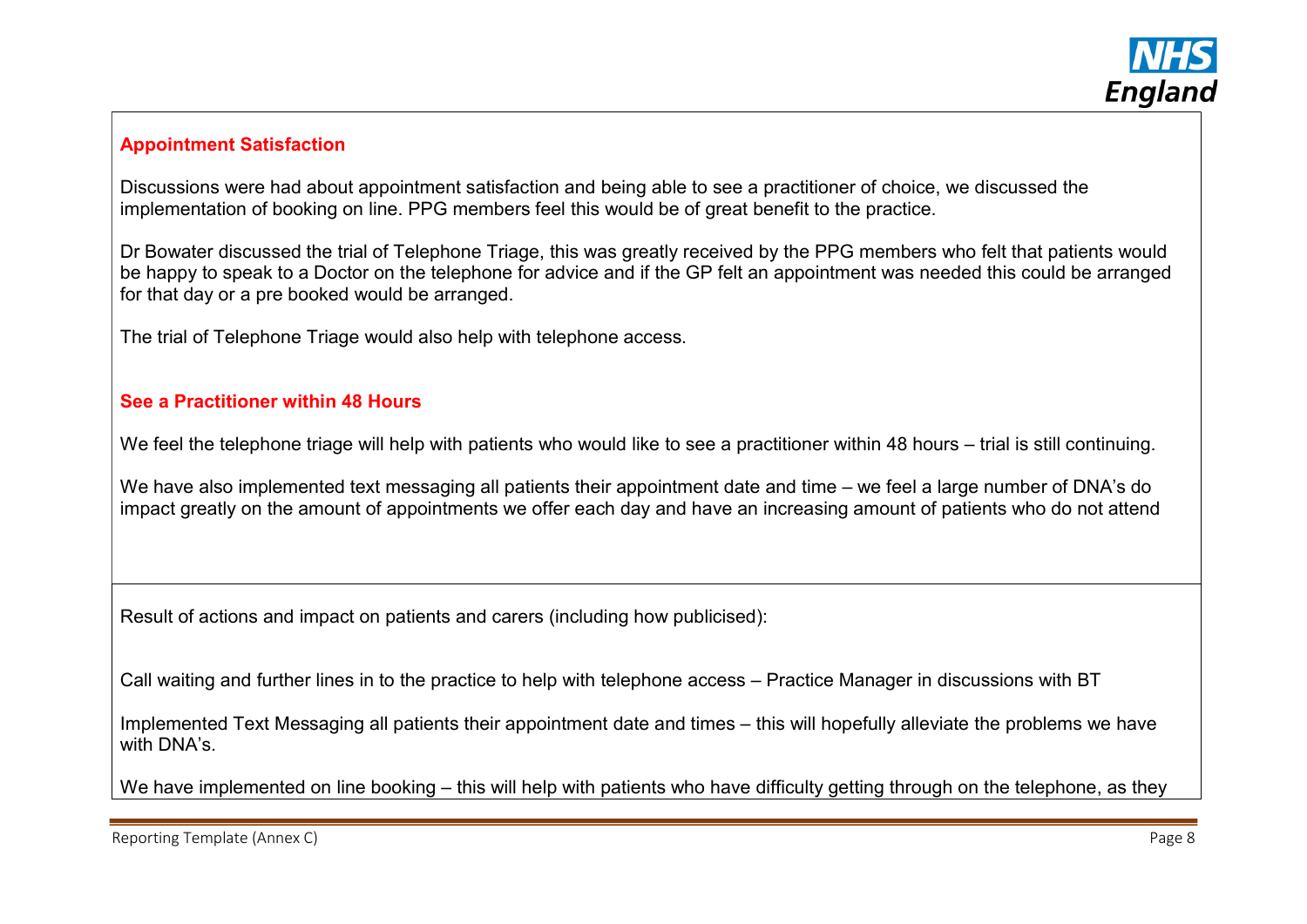

can now book on line.

We feel that these three areas impact greatly on our patients as we are fully aware of the difficulties our patients have when trying to get through on the telephone, and booking an appointment – we ensure all patients are aware of the new implementations by newsletter, advertising campaign in the waiting area, on our website and through prescription notes.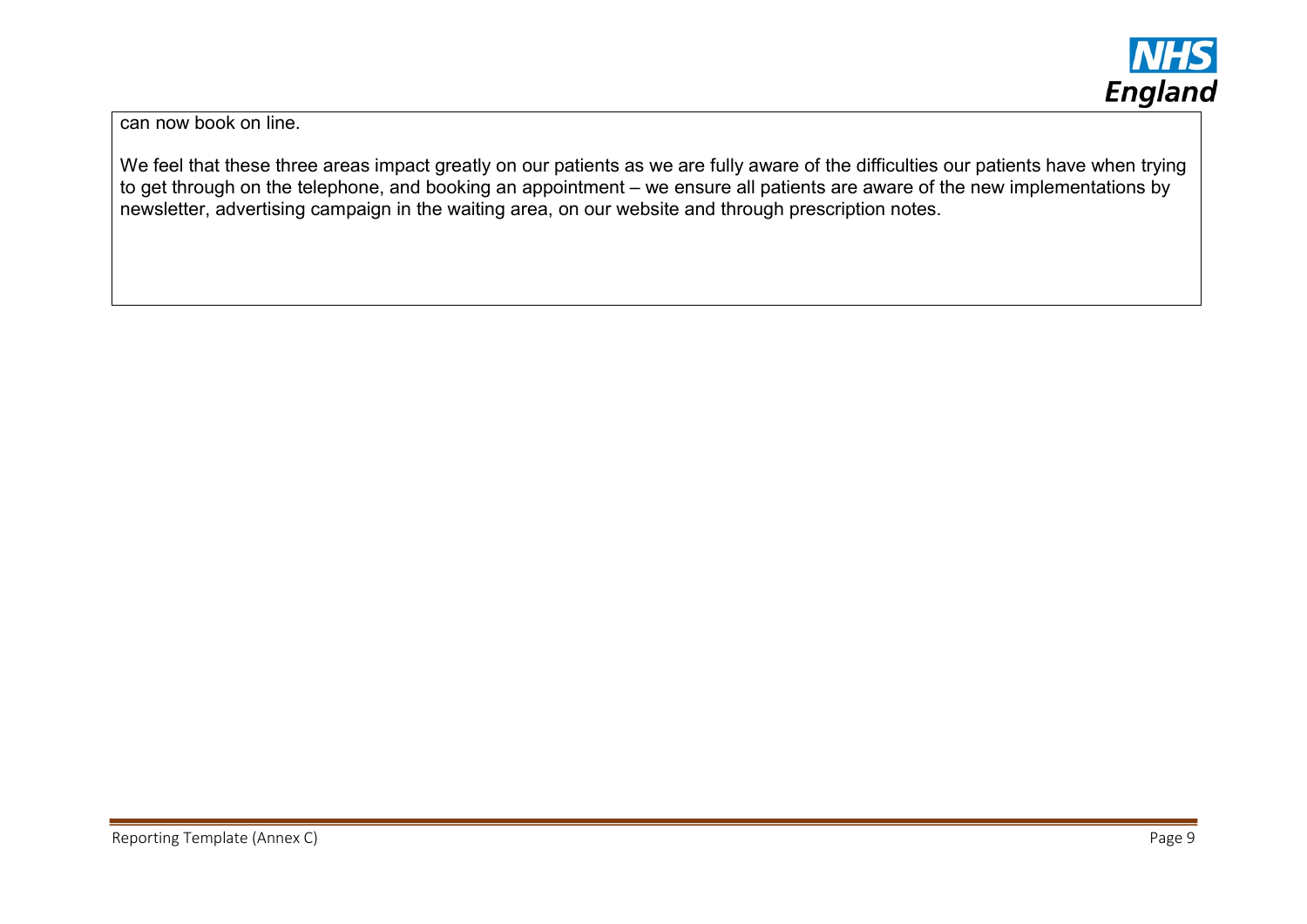

### Priority area 3

Description of priority area:

Telephone Access See a Practitioner within 48 hours Appointment Satisfaction

What actions were taken to address the priority?

Call waiting and further lines in to the practice to help with telephone access – Practice Manager in discussions with BT

Implemented Text Messaging all patients their appointment date and times – this will hopefully alleviate the problems we have with DNA's.

We have implemented on line booking – this will help with patients who have difficulty getting through on the telephone, as they can now book on line.

Result of actions and impact on patients and carers (including how publicised): Text messaging is still very new to the practice but early indications show that this is having a positive effect on our DNA's.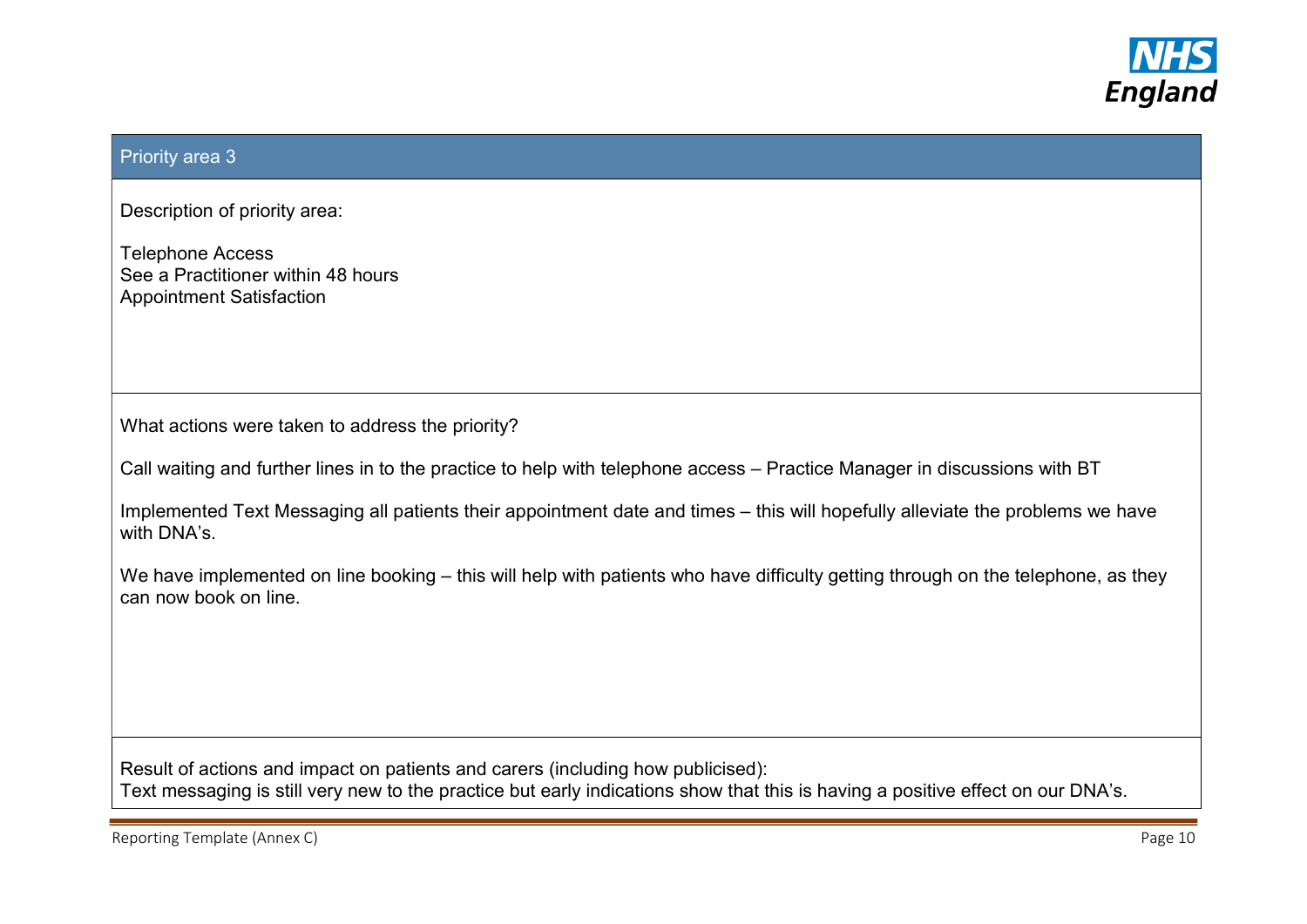

The on line booking has only recently been put into place so we are yet to see any great improvement at this time.

Awaiting BT to contact me with information regarding call waiting and further lines – this will hopefully be available before the next PPG meeting in April.

4. Progress on previous years (Component 4 – 40% of payment)

If you have participated in this scheme for more than one year, outline progress made on issues raised in the previous year(s):

Reporting Template (Annex C) Page 11

Newsletter is still being published quarterly – ensuring all patients are kept up to date with practice improvements.

Website and Twitter are still ongoing – information uploaded

Patient Survey was completed in July 2014.

On line booking

Text Messaging